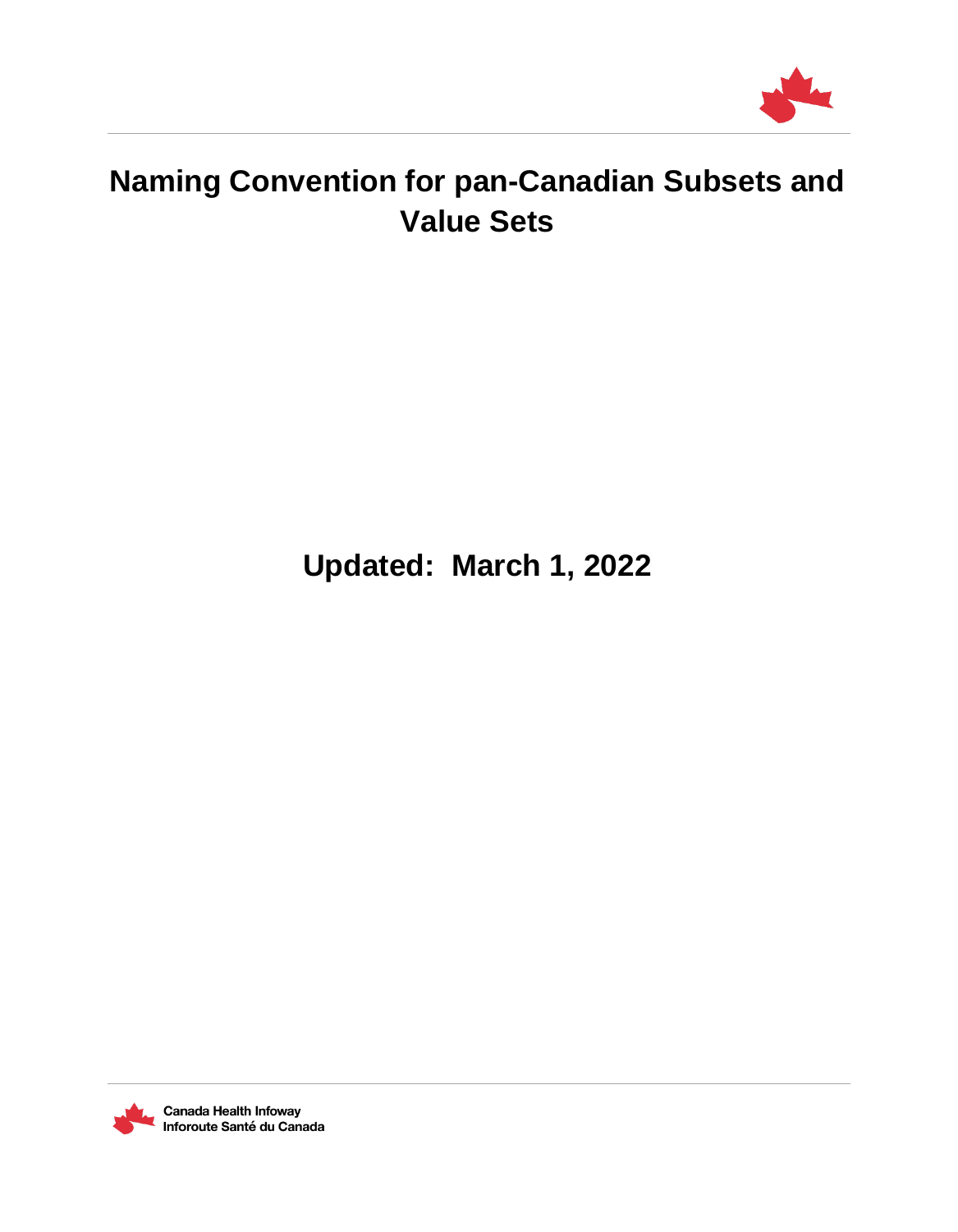

## **Preface**

## **Overview**

- 1) The objective of this document is to provide rules for consistent naming of pan-Canadian subsets and value sets.
- 2) In order to promote similar interpretation of the intent of a specific subset or value set, a consistent naming convention is required. This consistency will aid jurisdictions, vendors and other implementers in identifying existing sets of terms that they can adapt or adopt to meet their business needs. The naming convention can also be applied to subset and value sets developed in the future to support ongoing consistency in naming.

## Use of SHALL and SHOULD

The document uses the terms SHALL and SHOULD to indicate the importance of following in the corresponding rule.

"SHALL" is defined as: the specified rule is mandatory to follow and any deviation from the specified rule is not allowed.

"SHOULD" is defined as: the specified rule is strongly recommended to be followed where possible. Any deviation from the specified rule is strongly recommended to be documented where possible.

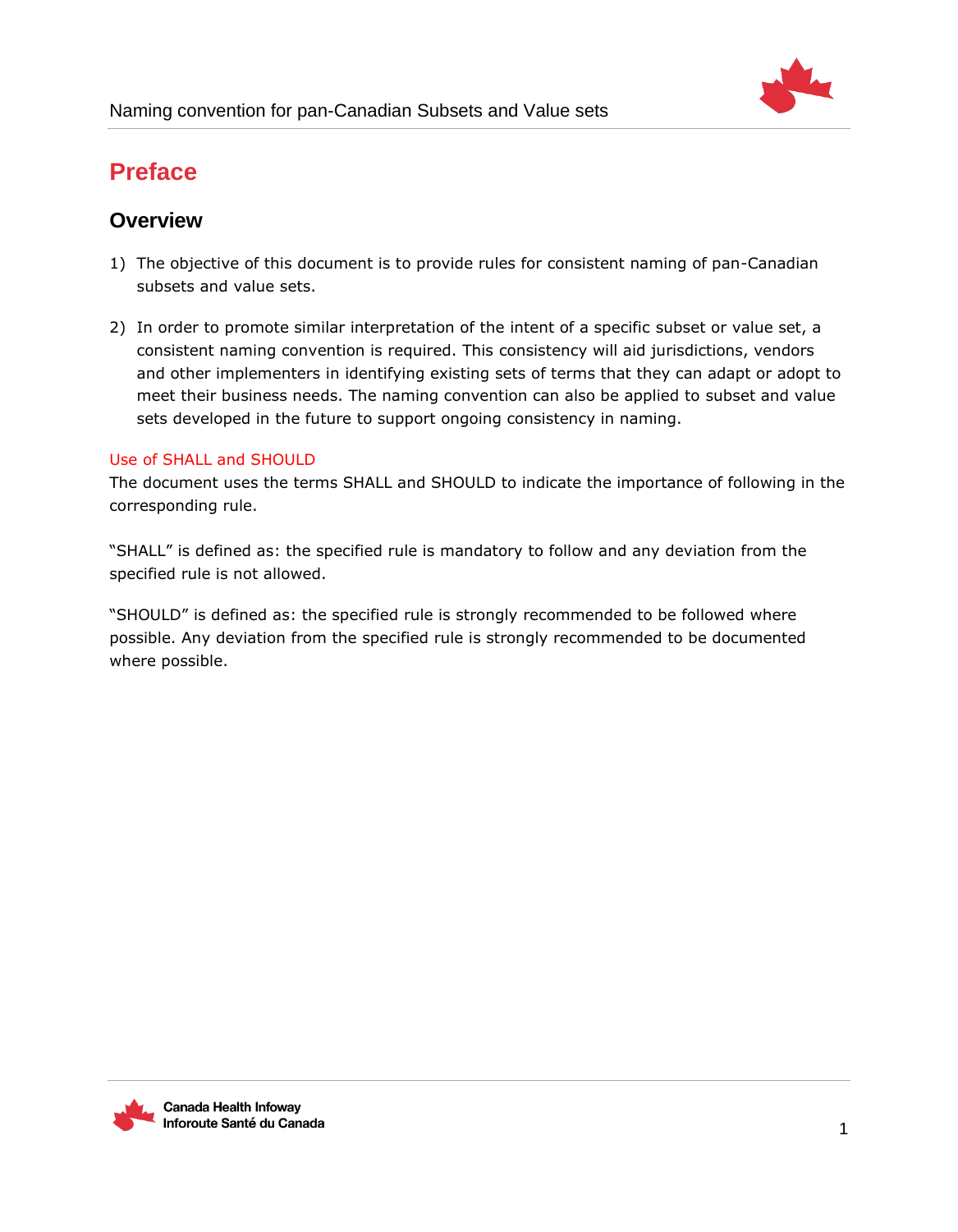

## **Naming Conventions**

## **For pan-Canadian Subsets and Value Sets**

The following steps provide guidance and rules for creating a name for a **new** subset or value set.

On existing subset or value set, all metadata elements can be modified, except for the URL, the Name, or the Identifiers. Updating URL, Name, or Identifiers would constitute a new Value Set. (ref:

https://confluence.hl7.org/pages/viewpage.action?pageId=91995515#SpecifyingtheDetailsInsi detheProposal-ChangestoanExistingValueSet)

Steps 1 and 2 (SHALL) are always required, whereas steps 3 to 6 (SHOULD) need only be applied when applicable. Guidance and rules were leveraged from HL7 International and SNOMED International.

1) **Uniqueness:** The names used for subset or value sets in the pan-Canadian Terminology Specification must be unique. Therefore, any proposed name SHALL have been researched (on the Terminology Gateway or in the OID registry) to ensure that the name is not already in use.

## 2) **Structure:**

A subset or value set name SHALL:

- i) Only contain alphanumeric characters in UTF-8 encoded format
- ii) Use UpperCamelCase format
- iii) Have no white spaces between words
- iv) Use no special characters (e.g. "/")
- v) Use singular, not plural form
- vi) End with the word 'Code' when it is code-based and content is enumerated: e.g. UpperCamelCase**Code**
- vii) Include no abbreviation unless an abbreviation is already established in existing Terminology artifacts.
- viii) Have a generic meaning with no words specifying context of use (e.g. EMR HSU)
- ix) Be in US English for English language.
- x) Have a maximum length of 128 characters.
- xi) Be consistent with the name assigned by an owning international standards development organization (SDO), such as HL7 International.

A subset or value set name SHOULD:

i) Avoid the use of abbreviations or acronyms

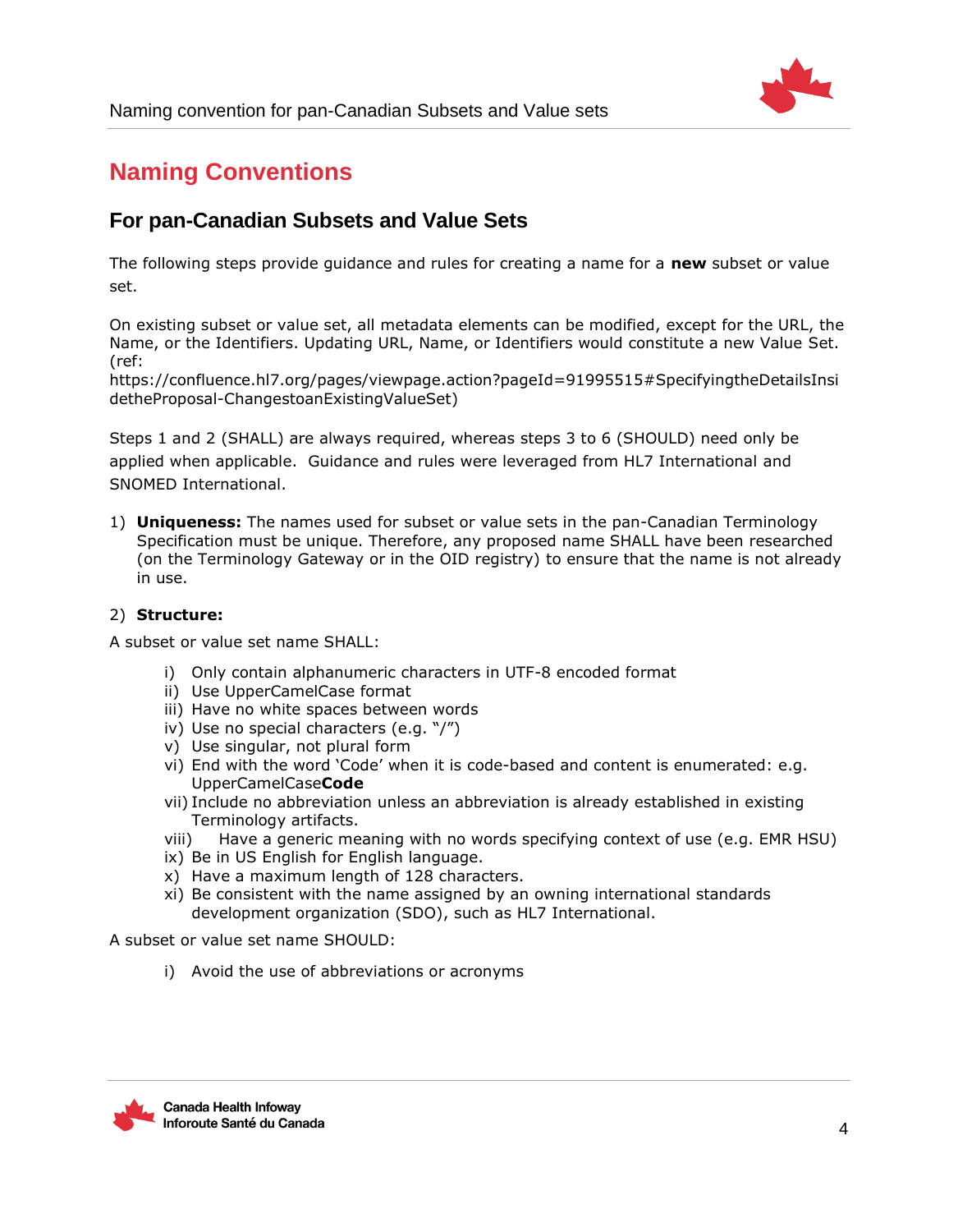

Naming convention for pan-Canadian Subsets and Value sets

- 3) **Names for new subset and value sets within Pan-Canadian Terminology Specifications maintained by Canada Health Infoway** SHALL use the following rules:
	- i) For patient-focused subset or value sets, the term "Client" SHALL be used to align with existing standards artifacts.
	- ii) For clinician-focused subset or value sets, the term "Provider" SHALL be used to align with existing standards artifacts.

Specified SDO naming conventions (see HL7 International Naming Convention below) takes precedence over rules i) and ii).

- 4) **Subsets of larger subset or value sets:** Larger (parent) subset or value sets can be further refined into smaller (child) sets to facilitate implementation in specific settings. Child subset or value sets SHOULD be named using the following criteria:
	- i) **code-based content, enumerated:** If the subset or value set is being enumerated, an upper case word or a CamelCase phrase SHALL be combined with the pattern selected for the code system name.
		- For example: AntigenCode
	- ii) The Child subset or value set name be derived from the parent subset or value set name to indicate its relationship to the parent the subset or value set
		- For Example: ReferralServiceCodeSubsetPhysician
	- iii) The Child subset or value set name shall include the word "subset".
		- For Example: ReferralServiceCodeSubsetService
- 5) **Subset and value sets within pan-Canadian Terminology Specifications from HL7 International code systems, such as ActClass, ActMood, ActRelationshipType, ParticipationType, RoleClass, RoleLinkType, EntityClass, EntityDeterminer** SHOULD use the following pattern rules within the name:
	- i) **code system name:** The first element of the subset or value set name SHALL BE the code system name as above.
		- For Example: ActMoodCompletionTrack
	- ii) **"all codes":** If the subset or value set is "all codes" from the designated code system, the first element name is sufficient. i.e. The subset or value set name will be identical to the code system name.
		- For Example: ActMood
	- iii) **code-based content, transitive:** If the subset or value set is defined as a code from the primary code system and all of that code's descendants, the name SHALL be formed by concatenating an UpperCamelCase rendition of the "print name" for that code to the first element.
		- For Example: RoleClassPartitive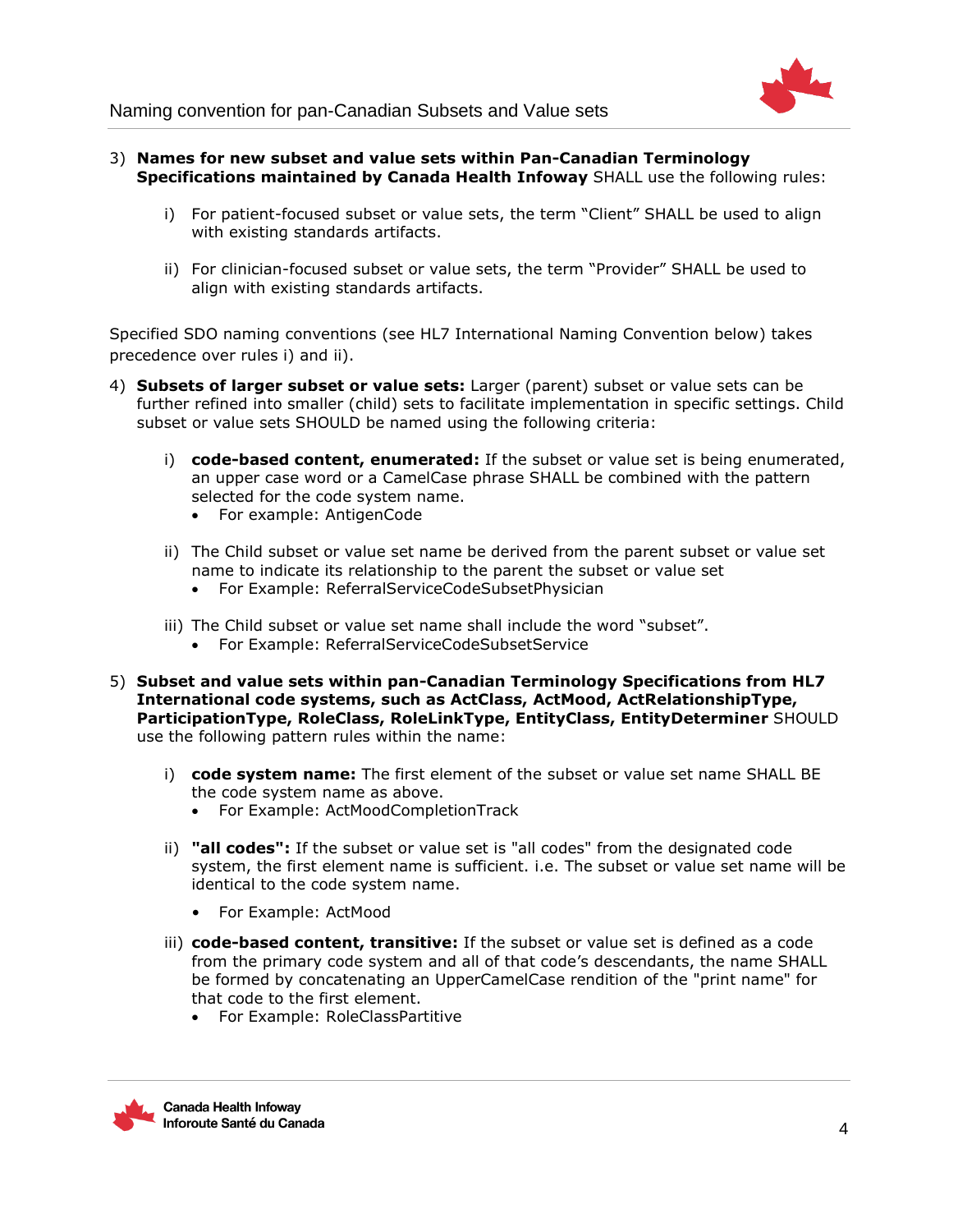

- iv) **code-based content, enumerated:** If the subset or value set is being enumerated, an upper case word or a CamelCase phrase SHALL be concatenated to the first element.
	- For Example: RoleClassMolecularPart

#### 6) **Subset and value sets within pan-Canadian Terminology Specifications drawn from other HL7 International code systems:**

- i) **code system name:** The first element of the subset or value set name SHOULD be the "short" code system name for the **primary** HL7-maintained value set or value set library from which it draws value.
	- Review existing value sets based on that code system to determine any previously used pattern involving the code system name. Some of these are not in the first element, and others split the name. If an existing pattern is present, it SHOULD be used.
- ii) **"all codes":** If the subset or value set is "all codes" from the designated code system, the first element name is sufficient.
	- For Example: EntityStatus
- iii) **code-based content, transitive:** If the subset or value set is defined as a code from the primary code system and all of that code's descendants, the name SHALL be formed by combining an UpperCamelCase rendition of the "print name" with the pattern selected for the code system name.
	- For Example: MedicationOrderReleaseReasonCode
- iv) **code-based content, enumerated:** If the subset or value set is being enumerated, an upper case word or a CamelCase phrase SHALL be combined with the pattern selected for the code system name.
	- For Example: ActClaimAttachmentCategoryCode
	- For Example: AntigenCode

## **7) "X\_" Value Sets**

In the pan-Canadian terminology documentation, there are some value sets where the name is prefixed with "X\_" (e.g. x\_BasicConfidentialityKind). *This no longer applies to newly created value sets*. Historically, HL7 created these "X\_" value sets for HL7 structural codes (e.g. ActClass, EntityDeterminer) and consisted of an arbitrary list of codes that did not represent any semantic grouping in the code system. As HL7 has clarified its understanding of the various terminology artifacts and developed tooling that allows the various terminology artifacts to be displayed and maintained separately, the need for the term "X-domain" has been eliminated. Therefore, the use of this term is deprecated. There is no longer a requirement to follow a special naming convention when creating arbitrary enumerated *Value Set*s, though existing *Value Set*s with the "x\_" prefix will be retained to avoid issues for artifacts that subset the *Value Set*s by these names.